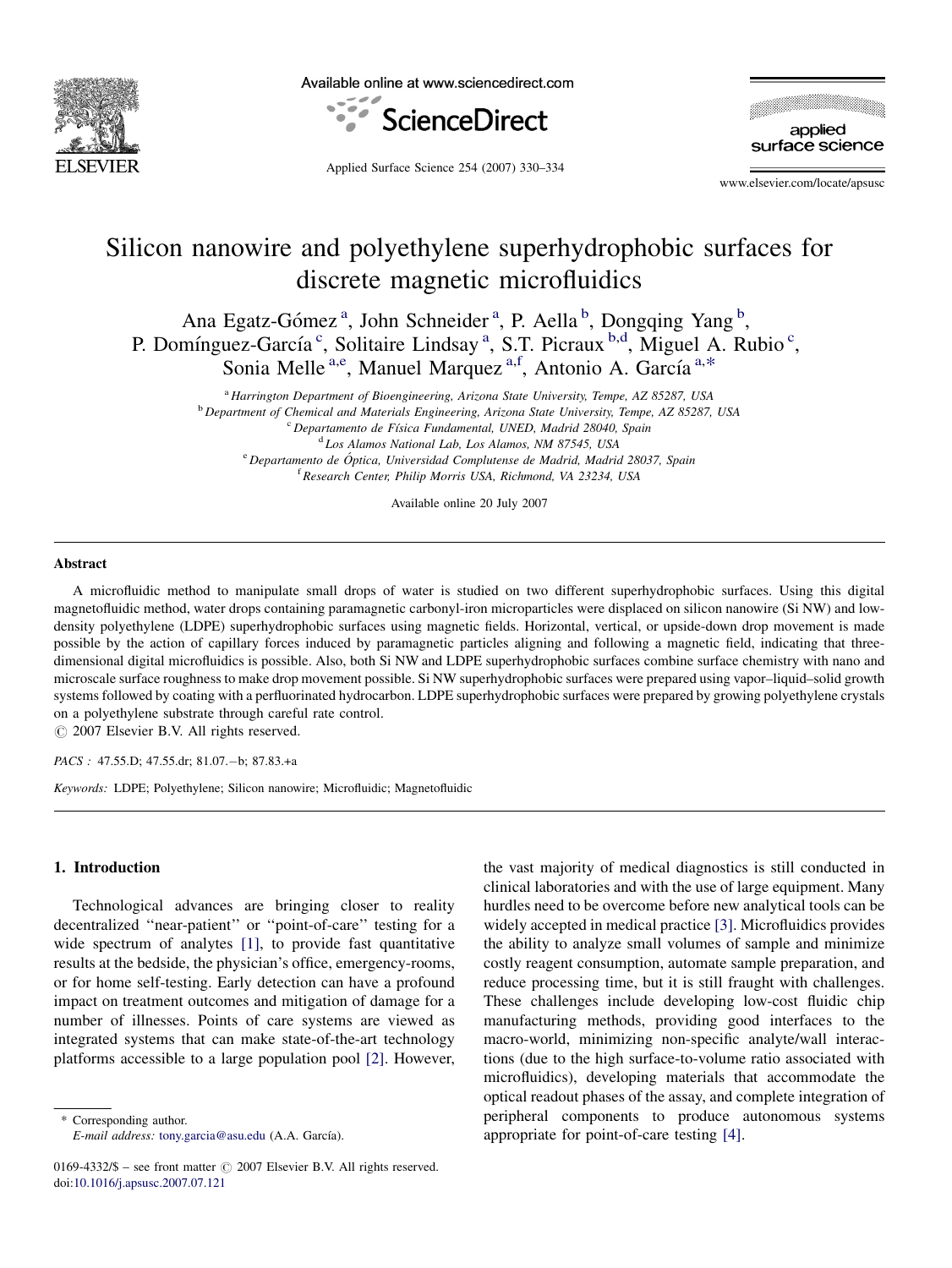<span id="page-1-0"></span>Since microfluidics holds promise as a key component in the next generation of point of care diagnostic devices, it is useful to review the major formats being developed. Two basic paradigms in microfluidics are continuous flow [\[5\]](#page-4-0) and digital microfluidics [\[6\]](#page-4-0) where fluid is handled in unit-sized packets. Most digital microfluidics systems place drops in an immiscible liquid environment. Actuation mechanisms include electrowetting [\[7,8\]](#page-4-0) and magnetic manipulation of aqueous droplets suspended in silicone oil filled microchannels driven by magnetic microparticles [\[9\].](#page-4-0) Rectified motion of drops in air (on gradient sources induced by vibration) has also been investigated [\[10\].](#page-4-0) There is no doubt that this area of research is still expanding with an eye towards simplicity, versatility, and integration with the latest sensing and detection technology. With these ideas in mind, our research group has also been developing a new method to manipulate discrete drops of aqueous and biological fluids.

We recently reported a novel method to displace, coalesce, split, and analyze paramagnetic particle-containing aqueous drops in air using flat, non-patterned silicon nanowire superhydrophobic surfaces with the only driving force being magnetic fields [\[11\].](#page-4-0) Discrete magnetic microfluidics, or digital magnetofluidics, is a technique in which aqueous and biological fluids drops can be moved in air over a superhydrophobic surface by magnetic force. Briefly, aqueous and biological fluid drops with iron microparticle concentrations of approximately 5% can be moved on a silicon nanowire (Si NW) superhydrophobic surface via magnetic forces (Fig. 1). Iron microparticles were coated with polyxiloxane in order to prevent oxidation in aqueous environments as described in Ref. [\[12\],](#page-4-0) and then added to the drops. Si NW superhydrophobic surfaces were created by a CVD process [\[13–15\],](#page-4-0) followed by chemical coating with a fluorinated hydrocarbon. Basic drop handling operations through digital magnetofluidics with biological fluids drops, such as bovine serum albumin solutions, plasma, and serum have also been demonstrated [\[16\].](#page-4-0) This technique has been successfully coupled to electrochemical detection methods for quantitative dopamine and glucose analyses[\[17\]](#page-4-0). The digital magnetofluidic format has a number of advantages since sample droplets can be simply handled individually in air while maintaining minimal contact with the surface (Fig. 2a) thus drastically reducing wall interactions.



Fig. 1. Sequence of frames from a video of a  $30 \mu L$  water drop moving from left to right on a silicon nanowire superhydrophobic surface with an iron particle concentration of 5% by the action of a permanent magnet below the surface.

In this study, we report observations of digital magnetofluidics on another superhydrophobic surface based on crystallization of low-density polyethylene (LDPE). Since LDPE and Si NW surfaces have very different morphologies and chemistries, it is important to compare and contrast how drops can be moved on these surfaces through the action of digital magnetofluidics.

### 2. Experimental

### 2.1. Si nanowire superhydrophobic surfaces

Si(1 0 0) n-type wafers used for silicon nanowire growth were degreased by rinsing in acetone for 10 min followed by a methanol rinse for another 10 min. They were then etched with a 10:1 buffered 48% HF solution for 10 min to remove the oxide



Fig. 2. Silicon nanowire superhydrophobic surface. (a) Water drop showing a static contact angle higher that 170°. The drop is held by the pipette tip to prevent it from rolling off the surface. (b) Top view SEM of the nanowire surface. On the SEM image it is possible to distinguish the gold-capped nanowires with different directions covering the surface. The nanowire grow conditions were  $460^{\circ}$ C, 1 Torr, 18 min, and the nanowire average length was 2.5  $\mu$ m.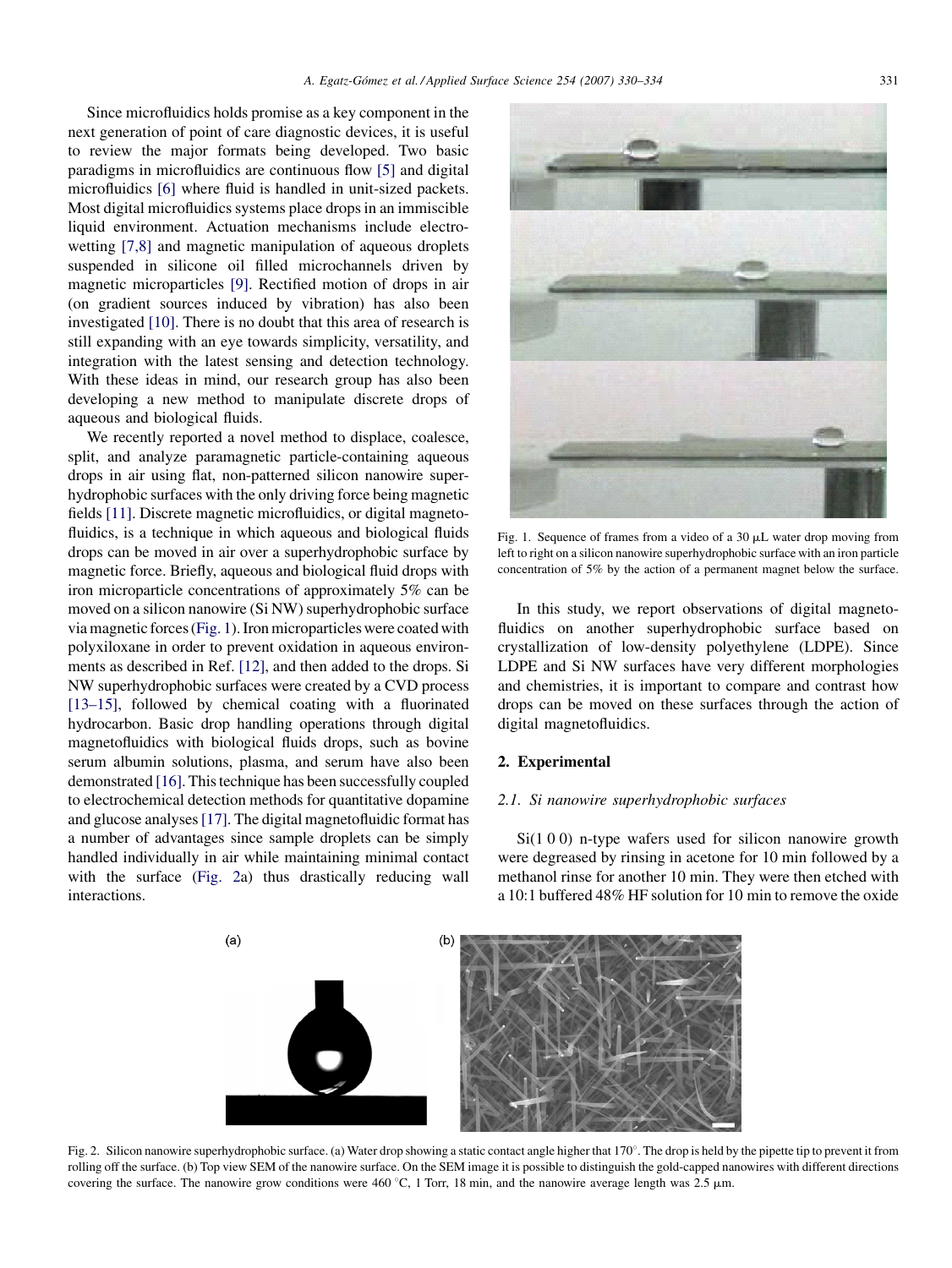layer and dried under flowing nitrogen. A 2 nm gold film was thermally evaporated onto hydrogen terminated Si(1 0 0) substrates in a vacuum of  $10^{-7}$  Torr at room temperature to create gold nanodots. Silicon nanowires were grown on the gold nanodots via catalytic vapor–liquid–solid (VLS) growth in a quartz lamp heated, low-pressure chemical vapor deposition (LPCVD) system. The wafer was supported by a SiC-coated graphite susceptor. The wafer was annealed first in hydrogen (3000 SCCM) at the growth temperature for 30 min, followed by outgassing, and at 570  $\degree$ C for 5 min to promote the formation of Au–Si eutectic droplets. A hydrogen atmosphere with 5% SiH4 was introduced at a flow rate of 400 SCCM. Nanowires were grown under 2.5 W RF plasma conditions at a temperature and pressure of 460  $\degree$ C and 1.0 Torr for 20 min. A Hitachi-S-4700-II field emission scanning electron microscope was used to obtain high-resolution images from which length and thickness of the nanowires were determined. A 10 keV electron beam and 6 mm working distance were used to obtain images in low energy secondary electron imaging mode.

[Fig. 2](#page-1-0)b shows a top view SEM image of the Si NW surface grown under plasma conditions at 460 °C. Silicon nanowires predominantly grow in  $\langle 1 1 0 \rangle$  and  $\langle 1 1 1 \rangle$  orientations. When viewed from above, the  $\langle 110 \rangle$  oriented nanowires are at a 45° angle with respect to both the horizontal and vertical axes, while the  $\langle 111 \rangle$  oriented nanowires are parallel to the horizontal and vertical axes. The average length of the nanowires is  $2.5 \mu m$ .

The Si NW surface was cleaned in a UV ozone cleaner for 30 min. The sample was immediately rinsed with DI water and heated at  $140\text{ °C}$  for  $10-15$  min to dry the surface. Cleaned Si NW surfaces were incubated in a 0.1% aliquot of 1H, 1H, 2H, 2H-perfluorooctyltrichlorosilane (PFOS) solution in doubledistilled toluene for 30 min, then twice-rinsed with toluene. Then, the sample was dried at  $140\degree$ C for 15 min and stored in a Petri dish at room temperature.

#### 2.2. Low-density polyethylene superhydrophobic surfaces

Superhydrophobic LDPE surfaces were prepared by adapting the method of Lu et al. [\[18\]](#page-4-0). LDPE was chosen as the substrate for its inherent hydrophobicity, low cost, and flexibility. A 1.59 mm thick commercial-grade LDPE sheet was purchased from McMaster-Carr (Los Angeles, CA). LDPE crystals were grown from LDPE pellets (Sigma–Aldrich, St. Louis, MO) with a melt index of  $2.50$  g/min at 190 °C. The pellets were dissolved in xylene (isomers plus ethylbenzene, reagent grade, Sigma–Aldrich) and methyl ethyl ketone (MEK) (reagent grade, J. T. Baker, Phillipsburg, NJ). The LDPE sheet was cut into 61 mm  $\times$  99 mm rectangles to fit into an aluminum solvent-casting fixture. The rectangular samples were lightly abraded and cleaned with acetone before being clamped on the fixture. The LDPE pellets, xylene, and MEK were used without additional preparation. Xylene solvent and LDPE pellets (at a concentration of 30 mg/mL) were placed in a flask and immersed in a water bath at  $92 \degree C$ . After the LDPE had fully dissolved (approximately 35 min), MEK (a nonsolvent for LDPE) was added to the flask at a ratio of 55:45 xylene:MEK. The addition of a non-solvent to the solventplastic solution was shown by Erbil et al. [\[19\]](#page-4-0) to increase surface roughness and aqueous drop contact angle for solventcast polypropylene. Our research has shown that a similar result is achieved for solvent-cast LDPE using MEK as the nonsolvent. The addition of the MEK caused the solution to immediately turn cloudy due to crystallization, but after several minutes of gentle swirling the solution cleared. At this point the water bath temperature was decreased to 80 $\degree$ C and the solution was held at that temperature for an additional 90 min to promote controlled crystallization. Next, 5 mL of solution was carefully withdrawn and pipetted into the fixture (resulting in a surface concentration on the LDPE sheet of 0.090 mL of solution/cm<sup>2</sup>, or 2.7 mg of crystals/cm<sup>2</sup>). The fixture was gently rocked to level the solution, and then placed in an enclosed box and kept in a fume hood to dry overnight.

#### 2.3. Magnetic movement

Aqueous drops containing paramagnetic iron particles (6–  $9 \mu m$ , Fluka) were pipetted onto the Si NW and LDPE superhydrophobic surfaces. The iron particles were coated with polysiloxane to prevent oxidation as described in Ref. [\[12\]](#page-4-0). Drop movement was accomplished by displacing a cylindrical NdFeB bar magnet, which the drop being positioned directly below the superhydrophobic surface (for horizontal movement) [\(Fig. 4](#page-3-0)a) or on the opposite face of the surface (for vertical and upside-down movement) [\(Fig. 4b](#page-3-0)–c).

#### 2.4. Static contact angle measurements

Contact angle measurements of water drops on both silicon nanowire and low-density polyethylene super hydrophobic surfaces were made by the sessile drop method, adjusting the drop volume from the top of the drop, with a Ramé-Hart (Mountain Lakes, NJ) NRL Contact Angle Goniometer, model 100-00.

#### 3. Results and discussion

One major goal of our research is to find ways to manipulate biological fluids without the use of a container or channels. Our early studies were designed specifically with the intent of carefully controlling surface properties in order to generate droplet movement. With that goal in mind, Silicon nanowire (Si NW) superhydrophobic surfaces were prepared using vapor– liquid–solid (VLS) growth systems to create high aspect ratio nanowires of various diameters, spacing, and lengths. The nanowire substrates were rendered hydrophobic by covalently applying a perfluorinated hydrocarbon coating to the entire surface. This combination of topography and hydrophobic coating resulted in surfaces where drop contact angles measurements gave advancing contact angles close to  $180^\circ$ [\(Fig. 2](#page-1-0)a), with no detectable difference between advancing and receding contact angles. The Si NW superhydrophobic surfaces are macroscopically smooth, however, they exhibit multidimensional, random roughness at a small scale [\(Fig. 2b](#page-1-0)). The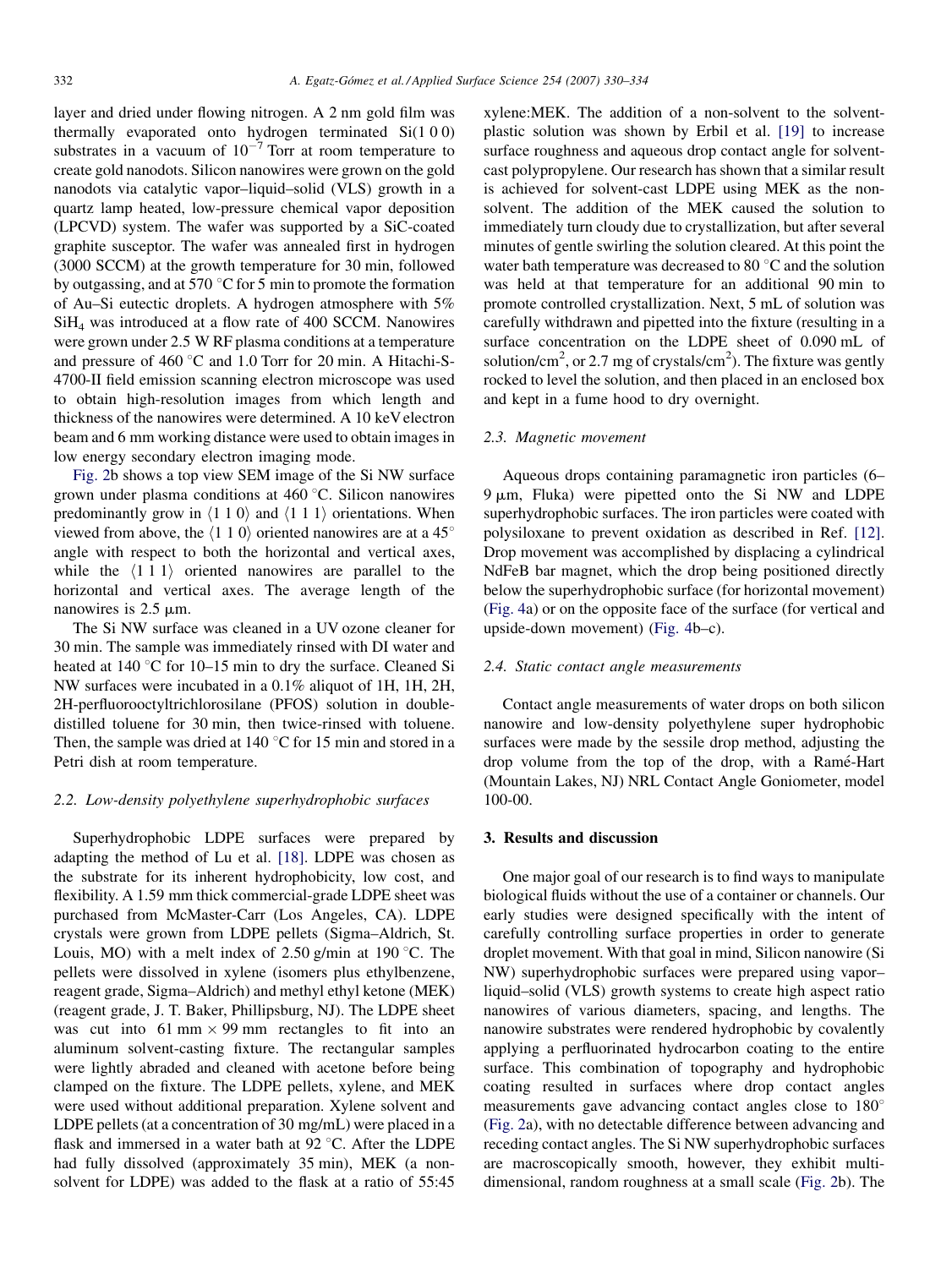<span id="page-3-0"></span>

Fig. 3. Low-density polyethylene surfaces (LDPE). (a) Water drop on LDPE superhydrophobic surface, showing a static contact angle of approximately 150<sup>°</sup>. (b) Top view SEM of 50 magnified image shows that the polyethylene crystals do not cover the surface homogeneously, however, the sample is still superhydrophobic. (c) Top view SEM of  $1500 \times$  magnified image shows the floral-like low-density polyethylene structures that cover the polyethylene slab, making the surface superhydrophobic by a combination of multidimensional surface roughness and the intrinsic hydrophobicity of polyethylene.

smallest feature length scale is about 20 nm which corresponds to the nanowire diameters. The next largest length scale is the separation distance between nanowires, which ranged from 60 to100 nm. The largest roughness length scale is represented by the nanowire height, of approximately  $2 \mu m$ . These different feature/roughness lengthy scales give rise to the mechanism for water repellency in Lotus leaf-like structures which is the presence of air pockets underneath the liquid [\[20,21\].](#page-4-0)

Si NW superhydrophobic surfaces have shown to be excellent substrates for movement of drops even for solutions with protein concentrations similar to those found in blood. We have also observed that drops of whole blood, serum, plasma, urine, and saliva are repelled by Si NW superhydrophobic surfaces. While this surface shows excellent promise as a platform for biological fluid microfluidics, we are interested in broadening the types of materials that could support digital magnetofluidics. For this reason, most recently, we have shifted our attention to the use of low-density polyethylene (LDPE) superhydrophobic surfaces. LDPE is intrinsically hydrophobic, and a more commercially relevant material. Polymer surfaces are in general attractive because of their flexibility and the ease in which complex structures can be formed. Through solvent crystallization, LDPE superhydrophobic surfaces can be made very quickly and inexpensively in large slabs.

Contact angles on LDPE superhydrophobic surfaces are approximately  $148^\circ$  when measured on a static drop,  $152^\circ$  for an advancing drop and  $138^\circ$  for a receding drop. LDPE solvent crystallization produces floral-like structures with multidimensional roughness. Macroscopically, LDPE superhydrophobic surfaces appear very rough. The largest feature length scale (approximately  $100 \mu m$ ) is due to cracks that appear between the crystallized areas (Fig. 3b). At the complex floral structure level, features of 1 and 10  $\mu$ m are also found, and significant roughness at the nanoscale-level should also be present.

The mechanism for water repellency of superhydrophobic surfaces is given by Wenzel's law [\[22\],](#page-4-0)  $\cos \theta^* = r \cos \theta$ ; where  $\Theta^*$  is the resulting contact angle for a surface with a given roughness parameter r, and the contact angle  $\Theta$  is the value measured for a smooth surface. The value of  $r$  is the ratio of the real surface area divided by the projected flat surface area [\[20\]](#page-4-0). From values of water on pristine low-density polyethylene films of  $93^{\circ}$  [\[23\]](#page-4-0) and an estimated Wenzel contact angle of 147 $\degree$ , r can be estimated as approximately 16 for the LDPE surfaces.

Drops of sizes up to  $4 \mu l$ , with iron-microparticle concentration of 5% can be moved through digital microfluidics in three-dimensions (Fig. 4). Up to now, digital microfluidics systems have been confined to motion in a 2-D channel or a 2-D surface. Yet, 3-D movement is important because more compact devices can be fabricated and more sophisticated subsystems for detection and processing would be possible. Three-dimensional motion may also allow for more flexibility



Fig. 4. Sequence of frames from a video showing movement of water drops in three-dimensions, on a low-density polyethylene surface. (a) Drop moving from right to left on a horizontal surface. (b) Drop moving upwards along a vertical surface. (c) Drop moving from left to right on an upside-down surface. All drops contain 5 wt.% siloxane-coated, iron microparticles. On the right of all frames a pendant drop from a pipette tip is shown as a gravity reference.